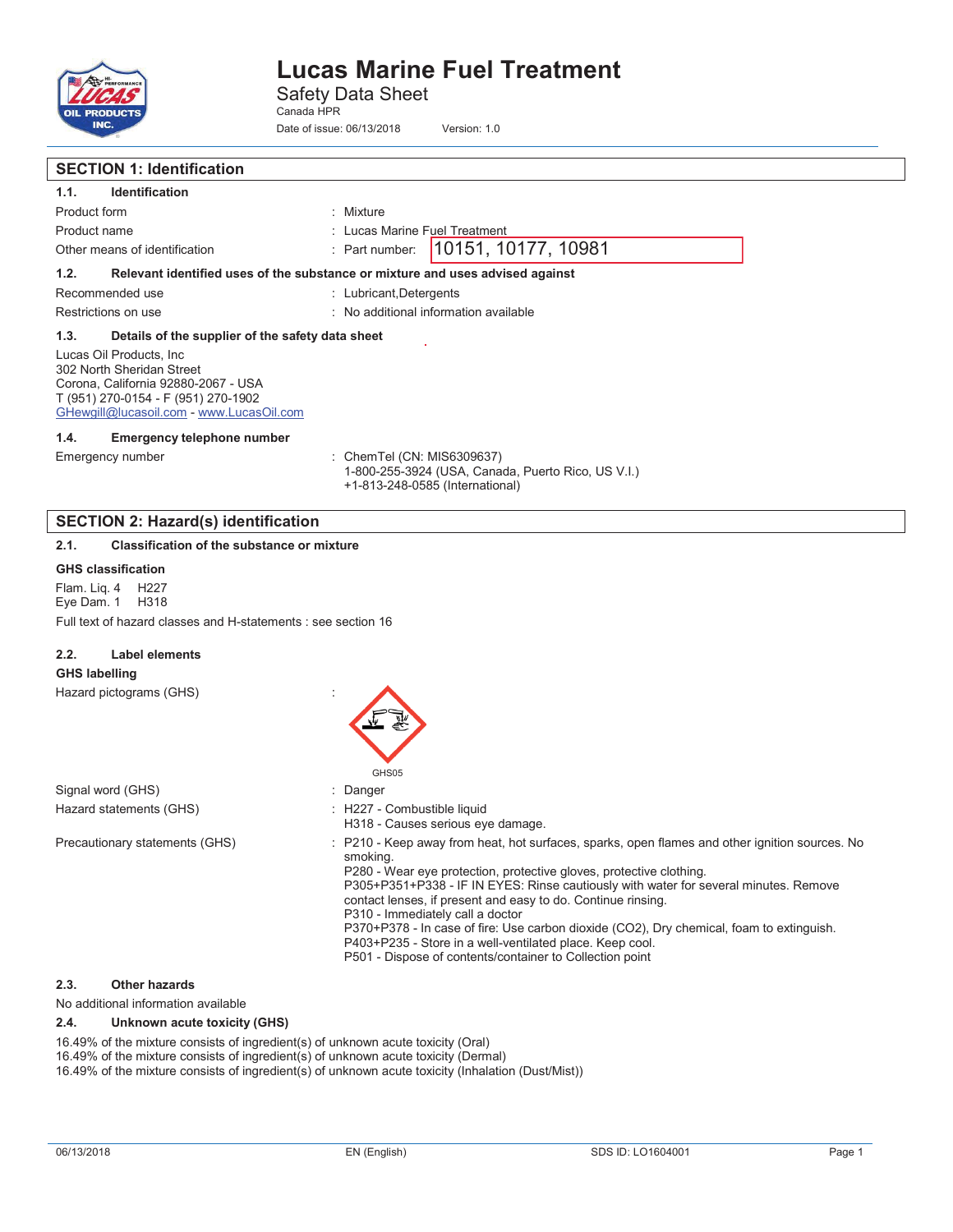### Safety Data Sheet

Canada HPR

### **SECTION 3: Composition/information on ingredients**

### **3.1. Substances**

#### Not applicable

### **3.2. Mixtures**

| <b>Name</b>                                                                        | <b>Product identifier</b> | $%$ (w/w)     | <b>GHS classification</b>                                                                                                                                          |
|------------------------------------------------------------------------------------|---------------------------|---------------|--------------------------------------------------------------------------------------------------------------------------------------------------------------------|
| Hydrocarbons, C11-14, n-alkanes, isoalkanes, cyclic, <2%<br>aromatics              | (CAS-No.) 64742-47-8      | $2 - 15$      | Flam. Liq. 4, H227<br>Asp. Tox. 1, H304                                                                                                                            |
| Oxirane, 2-ethyl-, homopolymer, 3-aminopropyl C11-14-<br>isoalkyl ethers, C13-rich | (CAS-No.) HMIRA 10440     | $2.5 - 15$    | Acute Tox. 4 (Oral), H302<br>Eye Dam. 1, H318<br>Aquatic Chronic 2, H411                                                                                           |
| Reaction products of Benzeneamine, N-phenyl- with nonene<br>(branched)             | (CAS-No.) 36878-20-3      | $0.5 - 3$     | Aquatic Chronic 4, H413                                                                                                                                            |
| Substituted carboxylic acid                                                        | (CAS-No.) unknown         | $0.1 - 1.5$   | Eye Irrit. 2A, H319<br>Aquatic Chronic 3, H412                                                                                                                     |
| Diphenylamine                                                                      | (CAS-No.) 122-39-4        | $0.025 - 0.3$ | Acute Tox. 3 (Oral), H301<br>Acute Tox. 3 (Dermal), H311<br>Acute Tox. 3 (Inhalation), H331<br>STOT RE 2, H373<br>Aquatic Acute 1, H400<br>Aquatic Chronic 1, H410 |

**\*Chemical name, CAS number and/or exact concentration have been withheld as a trade secret** 

Full text of hazard classes and H-statements : see section 16

| <b>SECTION 4: First aid measures</b>                                |                                                                                                                                                                    |
|---------------------------------------------------------------------|--------------------------------------------------------------------------------------------------------------------------------------------------------------------|
| Description of first aid measures<br>4.1.                           |                                                                                                                                                                    |
| First-aid measures general                                          | : Never give anything by mouth to an unconscious person. If medical advice is needed, have<br>product container or label at hand.                                  |
| First-aid measures after inhalation                                 | : Remove person to fresh air and keep comfortable for breathing. Get medical advice/attention if<br>you feel unwell.                                               |
| First-aid measures after skin contact                               | : Wash with plenty of water/ Wash contaminated clothing before reuse.                                                                                              |
| First-aid measures after eye contact                                | : Rinse cautiously with water for several minutes. Remove contact lenses, if present and easy to<br>do. Continue rinsing. Immediately call a POISON CENTER/doctor. |
| First-aid measures after ingestion                                  | : Do NOT induce vomiting. Get medical advice/attention. Rinse mouth.                                                                                               |
| Most important symptoms and effects, both acute and delayed<br>4.2. |                                                                                                                                                                    |
| Symptoms/effects after inhalation                                   | : Inhalation of vapours may cause respiratory irritation.                                                                                                          |
| Symptoms/effects after eye contact                                  | : Causes serious eye damage.                                                                                                                                       |

#### **4.3. Indication of any immediate medical attention and special treatment needed**

Treat symptomatically.

|                         | <b>SECTION 5: Firefighting measures</b>               |                                                                                                                                                                          |
|-------------------------|-------------------------------------------------------|--------------------------------------------------------------------------------------------------------------------------------------------------------------------------|
| 5.1.                    | <b>Extinguishing media</b>                            |                                                                                                                                                                          |
|                         | Suitable extinguishing media                          | : Carbon dioxide. Dry chemical. Foam.                                                                                                                                    |
|                         | Unsuitable extinguishing media                        | : Do not use a heavy water stream.                                                                                                                                       |
| 5.2.                    | Special hazards arising from the substance or mixture |                                                                                                                                                                          |
| Fire hazard             |                                                       | : Combustible liquid.                                                                                                                                                    |
| <b>Explosion hazard</b> |                                                       | : May form flammable/explosive vapour-air mixture.                                                                                                                       |
| Reactivity              |                                                       | : No dangerous reactions known.                                                                                                                                          |
| 5.3.                    | <b>Advice for firefighters</b>                        |                                                                                                                                                                          |
|                         | Firefighting instructions                             | : Cool adjacent structures and containers with water spray to protect and prevent ignition. Do not<br>allow run-off from fire fighting to enter drains or water courses. |
|                         | Protection during firefighting                        | : Wear a self contained breathing apparatus. Wear fire/flame resistant/retardant clothing.                                                                               |
|                         | <b>SECTION 6: Accidental release measures</b>         |                                                                                                                                                                          |

| <b>SECTION 6: Accidental release measures</b> |                                                                     |                                                                                                                                                                                 |
|-----------------------------------------------|---------------------------------------------------------------------|---------------------------------------------------------------------------------------------------------------------------------------------------------------------------------|
| 6.1.                                          | Personal precautions, protective equipment and emergency procedures |                                                                                                                                                                                 |
| General measures                              |                                                                     | : Remove ignition sources. Use special care to avoid static electric charges. No open flames. No<br>smoking. Avoid all eye and skin contact and do not breathe vapour and mist. |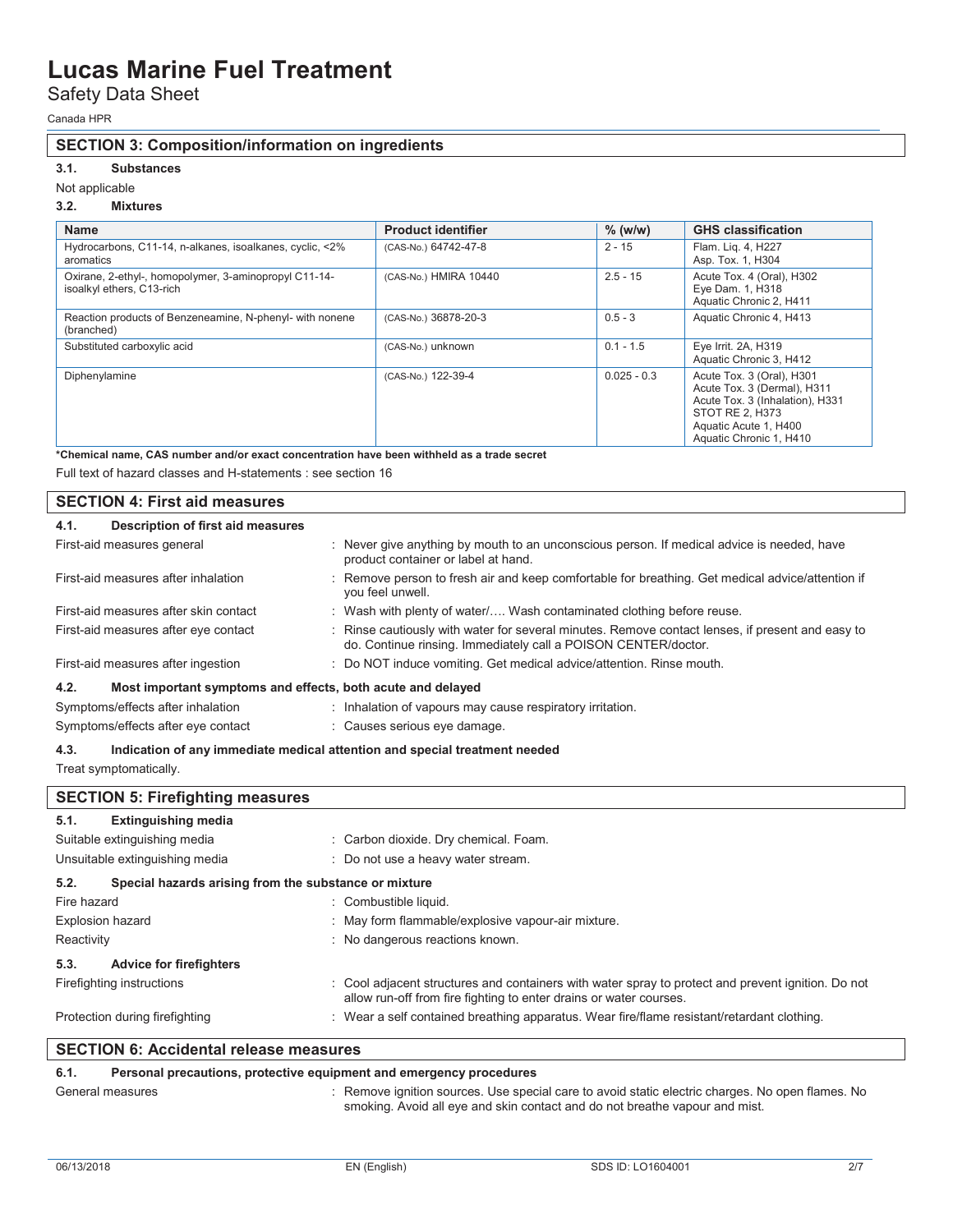Safety Data Sheet

Canada HPR

| 6.1.1.<br>For non-emergency personnel                                              |                                                                                                                                |
|------------------------------------------------------------------------------------|--------------------------------------------------------------------------------------------------------------------------------|
| Protective equipment                                                               | : Refer to section 8.2.                                                                                                        |
| <b>Emergency procedures</b>                                                        | Evacuate unnecessary personnel.                                                                                                |
| 6.1.2.<br>For emergency responders                                                 |                                                                                                                                |
| Protective equipment                                                               | $\therefore$ Refer to section 8.2.                                                                                             |
| <b>Emergency procedures</b>                                                        | : Ventilate area. Stop leak if safe to do so.                                                                                  |
| <b>Environmental precautions</b><br>6.2.                                           |                                                                                                                                |
| Avoid release to the environment. Do not discharge into drains or the environment. |                                                                                                                                |
| 6.3.<br>Methods and material for containment and cleaning up                       |                                                                                                                                |
| For containment                                                                    | : Contain any spills with dikes or absorbents to prevent migration and entry into sewers or<br>streams.                        |
| Methods for cleaning up                                                            | : Absorb and/or contain spill with inert material, then place in suitable container.                                           |
| <b>SECTION 7: Handling and storage</b>                                             | Section 13: disposal information. Section 7: safe handling. Section 8: personal protective equipment.                          |
| <b>Precautions for safe handling</b><br>7.1.                                       |                                                                                                                                |
| Additional hazards when processed                                                  | : Handle empty containers with care because residual vapours are flammable. Keep away from<br>Sources of ignition. No smoking. |
| Precautions for safe handling                                                      | : No open flames. No smoking. Avoid all eye and skin contact and do not breathe vapour and<br>mist.                            |
| Hygiene measures                                                                   | Wash hands and other exposed areas with mild soap and water before eating, drinking or<br>smoking and when leaving work.       |
| Conditions for safe storage, including any incompatibilities<br>7.2.               |                                                                                                                                |
| <b>Technical measures</b>                                                          | : Proper grounding procedures to avoid static electricity should be followed.                                                  |
| Storage conditions                                                                 | : Keep in fireproof place. Keep container closed when not in use.                                                              |
| Incompatible products                                                              | Strong acids. Strong bases. Strong oxidizers.                                                                                  |
| Incompatible materials                                                             | Heat sources.                                                                                                                  |
| Heat and ignition sources                                                          | Keep away from heat, sparks and flame.                                                                                         |
| Prohibitions on mixed storage                                                      | Incompatible materials.                                                                                                        |
| Storage area                                                                       | Store in dry, cool, well-ventilated area.                                                                                      |

### **SECTION 8: Exposure controls/personal protection**

### **8.1. Control parameters**

| Hydrocarbons, C11-14, n-alkanes, isoalkanes, cyclic, <2% aromatics (64742-47-8) |                                                                                              |                                     |  |  |
|---------------------------------------------------------------------------------|----------------------------------------------------------------------------------------------|-------------------------------------|--|--|
| Not applicable                                                                  |                                                                                              |                                     |  |  |
|                                                                                 | Oxirane, 2-ethyl-, homopolymer, 3-aminopropyl C11-14-isoalkyl ethers, C13-rich (HMIRA 10440) |                                     |  |  |
| Not applicable                                                                  |                                                                                              |                                     |  |  |
|                                                                                 | Reaction products of Benzeneamine, N-phenyl- with nonene (branched) (36878-20-3)             |                                     |  |  |
| Not applicable                                                                  |                                                                                              |                                     |  |  |
| Substituted carboxylic acid (unknown)                                           |                                                                                              |                                     |  |  |
| Not applicable                                                                  |                                                                                              |                                     |  |  |
| Diphenylamine (122-39-4)                                                        |                                                                                              |                                     |  |  |
| <b>ACGIH</b>                                                                    | ACGIH TWA (mg/m <sup>3</sup> )                                                               | 10 mg/m <sup>3</sup>                |  |  |
| <b>ACGIH</b>                                                                    | Remark (ACGIH)                                                                               | Liver & kidney dam; hematologic eff |  |  |
| <b>NIOSH</b>                                                                    | NIOSH REL (TWA) (mg/m <sup>3</sup> )                                                         | 10 mg/m <sup>3</sup>                |  |  |
| Canada (Quebec)                                                                 | VEMP (mg/m <sup>3</sup> )                                                                    | $10 \text{ mg/m}^3$                 |  |  |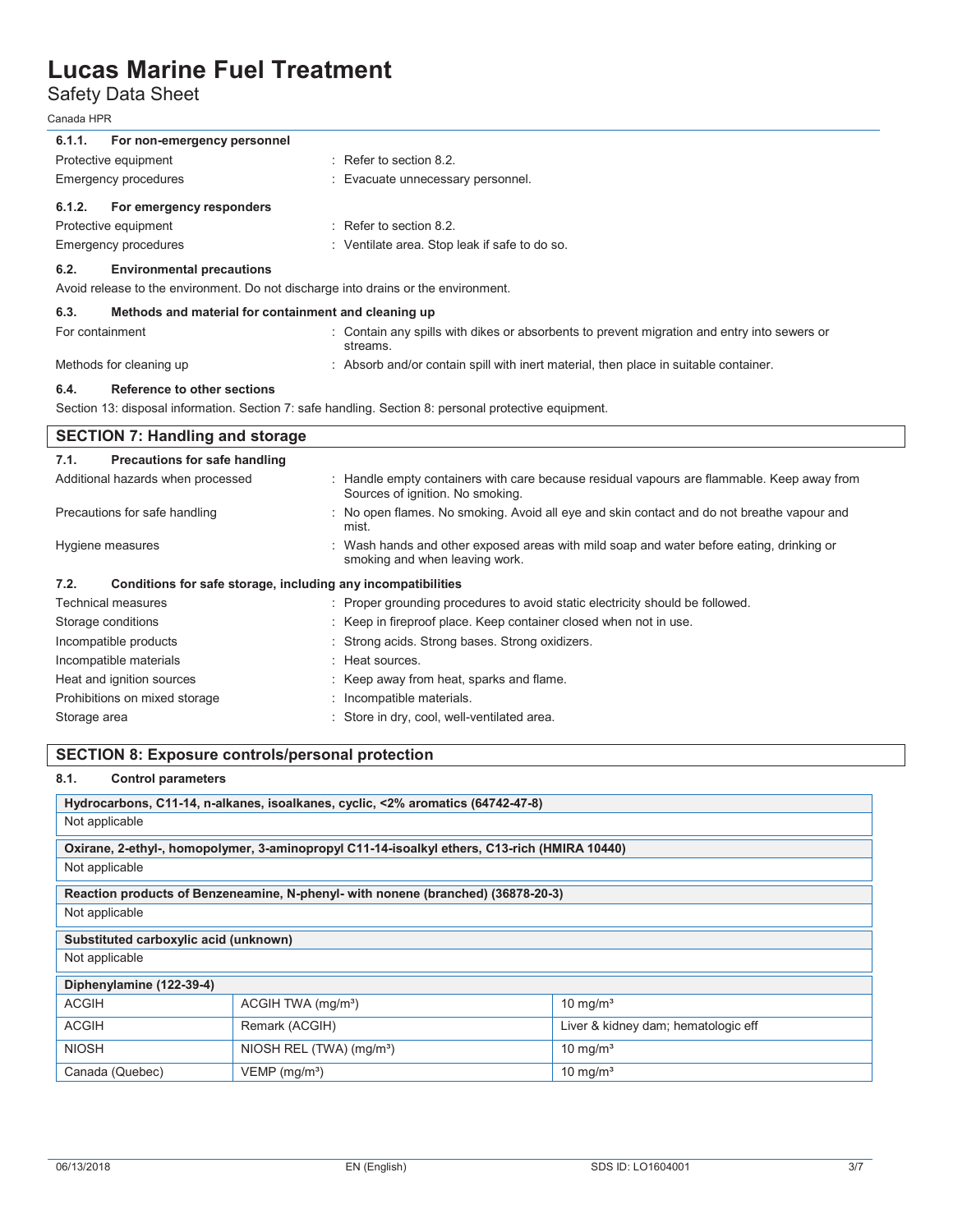Safety Data Sheet

Canada HPR

### **8.2. Exposure controls**

| : Avoid splashing. Emergency eye wash fountains should be available in the immediate vicinity<br>of any potential exposure. Emergency safety showers should be available in the immediate<br>vicinity of any potential exposure. Ensure good ventilation of the work station. |
|-------------------------------------------------------------------------------------------------------------------------------------------------------------------------------------------------------------------------------------------------------------------------------|
| : Avoid all unnecessary exposure.                                                                                                                                                                                                                                             |
| : Wear suitable gloves, nitrile rubber gloves.                                                                                                                                                                                                                                |
| : Chemical goggles or safety glasses. Face shield.                                                                                                                                                                                                                            |
| : Wear suitable protective clothing. Long sleeved protective clothing.                                                                                                                                                                                                        |
| : In case of inadequate ventilation wear respiratory protection. Use an approved respirator<br>equipped with oil/mist cartridges.                                                                                                                                             |
| : Prevent leakage or spillage.                                                                                                                                                                                                                                                |
| : Keep out of reach of children.                                                                                                                                                                                                                                              |
| : Do not eat, drink or smoke when using this product.                                                                                                                                                                                                                         |
|                                                                                                                                                                                                                                                                               |

### **SECTION 9: Physical and chemical properties**

| 9.1.<br>Information on basic physical and chemical properties |    |                     |
|---------------------------------------------------------------|----|---------------------|
| Physical state                                                | t. | Liquid              |
| Colour                                                        |    | light blue          |
| Odour                                                         |    | petroleum           |
| Odour threshold                                               |    | No data available   |
| рH                                                            |    | No data available   |
| Melting point                                                 |    | No data available   |
| Freezing point                                                |    | No data available   |
| Boiling point                                                 |    | No data available   |
| Flash point                                                   |    | $>= 71.1 °C$        |
| Relative evaporation rate (butylacetate=1)                    |    | No data available   |
| Flammability (solid, gas)                                     |    | Combustible liquid. |
| Vapour pressure                                               |    | No data available   |
| Relative vapour density at 20 °C                              |    | No data available   |
| Relative density                                              |    | 0.857               |
| Solubility                                                    |    | No data available   |
| Log Pow                                                       |    | No data available   |
| Auto-ignition temperature                                     |    | No data available   |
| Decomposition temperature                                     |    | No data available   |
| Viscosity, kinematic                                          |    | 21 - 27 cSt @ 40 °C |
| Viscosity, dynamic                                            |    | No data available   |
| <b>Explosive limits</b>                                       |    | No data available   |
| Explosive properties                                          | ۰. | No data available   |
| Oxidising properties                                          |    | No data available   |
|                                                               |    |                     |

#### **9.2. Other information**

No additional information available

### **SECTION 10: Stability and reactivity**

#### **10.1. Reactivity**

No dangerous reactions known.

### **10.2. Chemical stability**

Combustible liquid. May form flammable/explosive vapour-air mixture.

### **10.3. Possibility of hazardous reactions**

Hazardous polymerization will not occur.

#### **10.4. Conditions to avoid**

Open flame. Overheating. Direct sunlight. Heat. Sparks.

### **10.5. Incompatible materials**

Strong acids. Strong bases. Strong oxidizers.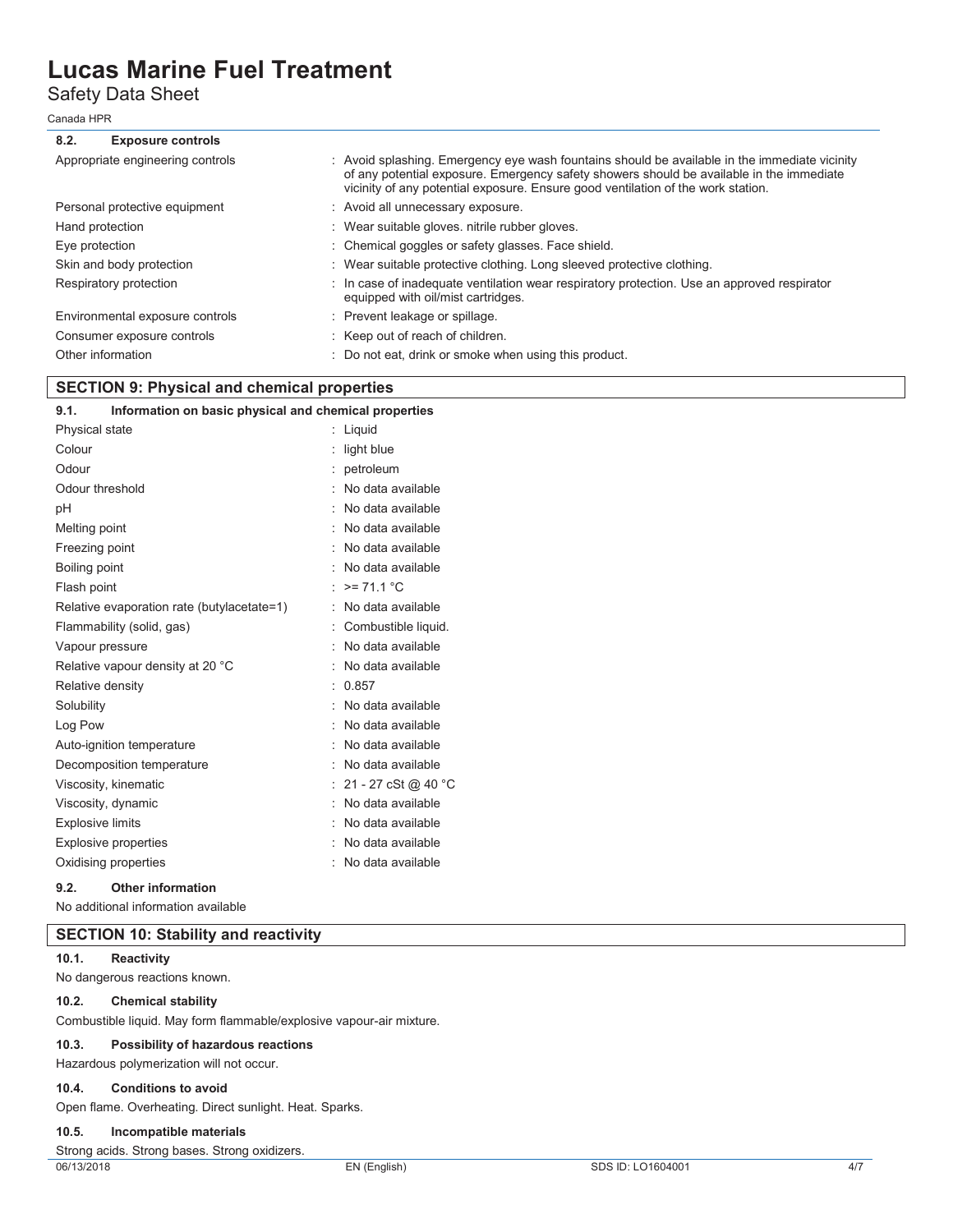Safety Data Sheet

Canada HPR

| 10.6. | Hazardous decomposition products |  |
|-------|----------------------------------|--|
|-------|----------------------------------|--|

May release flammable gases. Carbon oxides (CO, CO2). Hydrocarbon.

| <b>SECTION 11: Toxicological information</b>                                    |                                                                                              |  |
|---------------------------------------------------------------------------------|----------------------------------------------------------------------------------------------|--|
| Information on toxicological effects<br>11.1.                                   |                                                                                              |  |
| Likely routes of exposure                                                       | : Inhalation; Skin and eye contact                                                           |  |
| Acute toxicity                                                                  | : Not classified                                                                             |  |
|                                                                                 |                                                                                              |  |
| Hydrocarbons, C11-14, n-alkanes, isoalkanes, cyclic, <2% aromatics (64742-47-8) |                                                                                              |  |
| LD50 oral rat                                                                   | > 15000 mg/kg                                                                                |  |
| LD50 dermal rabbit                                                              | $= 3160$ mg/kg                                                                               |  |
| Diphenylamine (122-39-4)                                                        |                                                                                              |  |
| ATE US (oral)                                                                   | 100 mg/kg bodyweight                                                                         |  |
| ATE US (dermal)                                                                 | 300 mg/kg bodyweight                                                                         |  |
| ATE US (gases)                                                                  | 700 ppmv/4h                                                                                  |  |
| ATE US (vapours)                                                                | 3 mg/l/4h                                                                                    |  |
| ATE US (dust, mist)                                                             | $0.5$ mg/l/4h                                                                                |  |
| Skin corrosion/irritation                                                       | : Not classified                                                                             |  |
| Serious eye damage/irritation                                                   | : Causes serious eye damage.                                                                 |  |
| Respiratory or skin sensitisation                                               | : Not classified                                                                             |  |
| Germ cell mutagenicity                                                          | : Not classified                                                                             |  |
|                                                                                 |                                                                                              |  |
| Carcinogenicity                                                                 | : Not classified                                                                             |  |
| Hydrocarbons, C11-14, n-alkanes, isoalkanes, cyclic, <2% aromatics (64742-47-8) |                                                                                              |  |
| IARC group                                                                      | Not listed in carcinogenicity class                                                          |  |
|                                                                                 |                                                                                              |  |
| Reproductive toxicity                                                           | : Not classified                                                                             |  |
| STOT-single exposure                                                            | : Not classified                                                                             |  |
| STOT-repeated exposure                                                          | : Not classified                                                                             |  |
| Aspiration hazard                                                               | : Not classified                                                                             |  |
| Symptoms/effects after inhalation                                               | : Inhalation of vapours may cause respiratory irritation.                                    |  |
| Symptoms/effects after eye contact                                              | : Causes serious eye damage.                                                                 |  |
| <b>SECTION 12: Ecological information</b>                                       |                                                                                              |  |
| 12.1.<br><b>Toxicity</b>                                                        |                                                                                              |  |
| Ecology - water                                                                 | : Harmful to aquatic life with long lasting effects.                                         |  |
| Hydrocarbons, C11-14, n-alkanes, isoalkanes, cyclic, <2% aromatics (64742-47-8) |                                                                                              |  |
| LC50 fish 1                                                                     | > 1000 mg/l                                                                                  |  |
| EC50 Daphnia 1                                                                  | > 1000 mg/l                                                                                  |  |
| NOEC chronic fish                                                               | 0.173 mg/l Estimated. Based on growth.                                                       |  |
|                                                                                 | Oxirane, 2-ethyl-, homopolymer, 3-aminopropyl C11-14-isoalkyl ethers, C13-rich (HMIRA 10440) |  |
| LC50 fish 1                                                                     | 3.8 mg/l Fathead minnow 96 h                                                                 |  |
| LC50 fish 2                                                                     | 3.3 mg/l Rainbow trout 96 h                                                                  |  |
|                                                                                 |                                                                                              |  |
| Diphenylamine (122-39-4)                                                        |                                                                                              |  |
| LC50 fish 1                                                                     | 4.14 ppm                                                                                     |  |
| EC50 Daphnia 1                                                                  | 2.46 mg/l                                                                                    |  |
| EC50 other aquatic organisms 1                                                  | $0.36$ mg/l                                                                                  |  |
| 12.2.<br>Persistence and degradability                                          |                                                                                              |  |
| <b>Lucas Marine Fuel Treatment</b>                                              |                                                                                              |  |
| Persistence and degradability                                                   | May cause long-term adverse effects in the environment.                                      |  |
|                                                                                 |                                                                                              |  |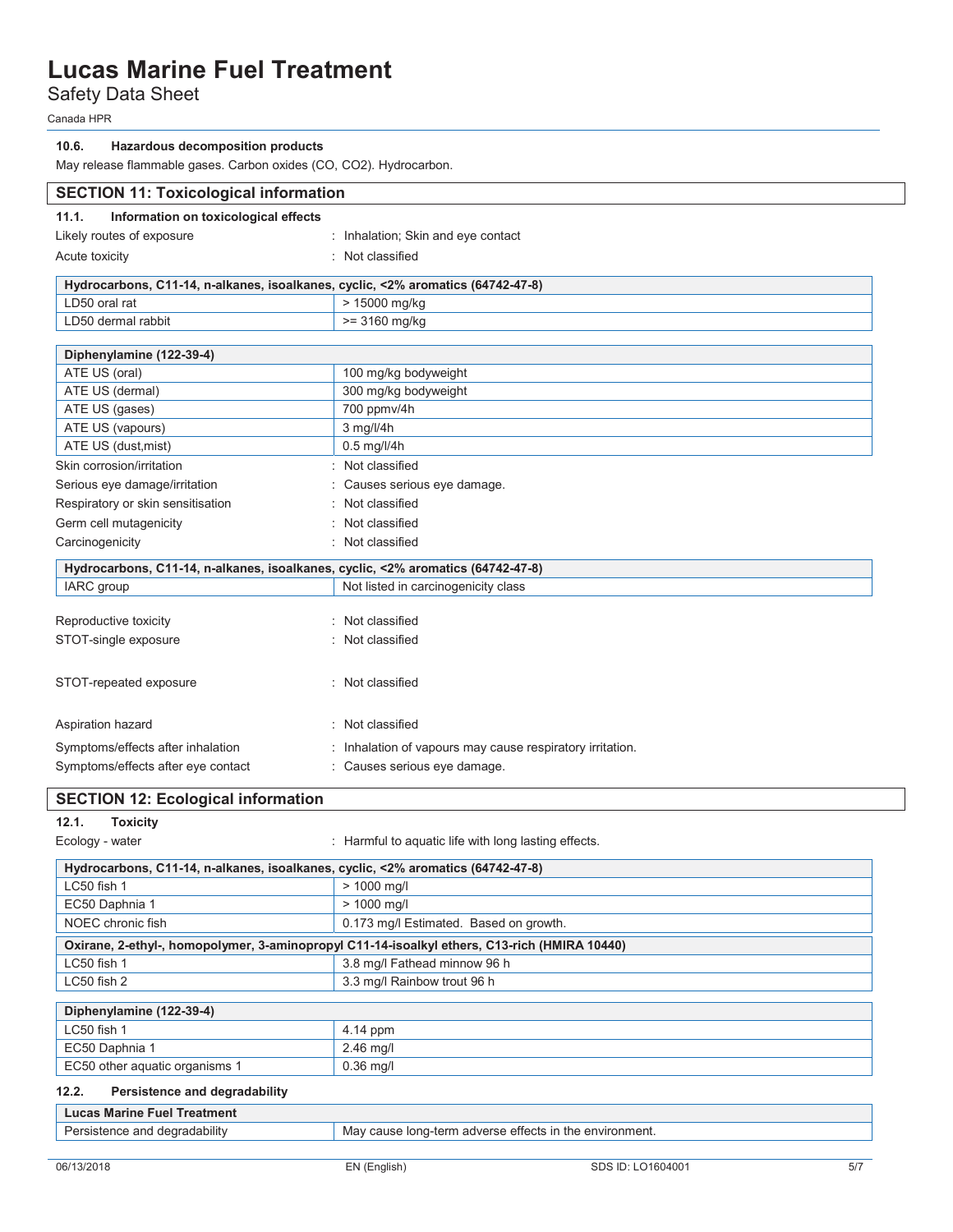### Safety Data Sheet

Canada HPR

| Hydrocarbons, C11-14, n-alkanes, isoalkanes, cyclic, <2% aromatics (64742-47-8) |                                                                                                                     |  |
|---------------------------------------------------------------------------------|---------------------------------------------------------------------------------------------------------------------|--|
| Biodegradation                                                                  | 69 % 28 days                                                                                                        |  |
|                                                                                 |                                                                                                                     |  |
| Diphenylamine (122-39-4)<br>Persistence and degradability                       | Not established.                                                                                                    |  |
|                                                                                 |                                                                                                                     |  |
| 12.3.<br><b>Bioaccumulative potential</b>                                       |                                                                                                                     |  |
| <b>Lucas Marine Fuel Treatment</b>                                              |                                                                                                                     |  |
| Bioaccumulative potential                                                       | Not established.                                                                                                    |  |
| Diphenylamine (122-39-4)                                                        |                                                                                                                     |  |
| Bioaccumulative potential                                                       | Not established.                                                                                                    |  |
| 12.4.<br><b>Mobility in soil</b>                                                |                                                                                                                     |  |
| <b>Lucas Marine Fuel Treatment</b>                                              |                                                                                                                     |  |
| Ecology - soil                                                                  | No additional information available.                                                                                |  |
|                                                                                 |                                                                                                                     |  |
|                                                                                 |                                                                                                                     |  |
| 12.5.<br>Other adverse effects<br>Other information                             | : No additional information available.                                                                              |  |
|                                                                                 |                                                                                                                     |  |
| <b>SECTION 13: Disposal considerations</b>                                      |                                                                                                                     |  |
| 13.1.<br>Waste treatment methods                                                |                                                                                                                     |  |
| Sewage disposal recommendations                                                 | : Do not dispose of waste into sewer.                                                                               |  |
| Waste disposal recommendations                                                  | : Dispose in a safe manner in accordance with local/national regulations. Do not pierce or burn,<br>even after use. |  |
| Additional information                                                          | : Handle empty containers with care because residual vapours are flammable.                                         |  |
| <b>SECTION 14: Transport information</b>                                        |                                                                                                                     |  |
| <b>Transportation of Dangerous Goods</b>                                        |                                                                                                                     |  |
| Not regulated.                                                                  |                                                                                                                     |  |
| <b>Transport by sea</b>                                                         |                                                                                                                     |  |
| Not regulated.                                                                  |                                                                                                                     |  |
| Air transport                                                                   |                                                                                                                     |  |
| Not regulated.                                                                  |                                                                                                                     |  |
| <b>SECTION 15: Regulatory information</b>                                       |                                                                                                                     |  |
|                                                                                 |                                                                                                                     |  |
| <b>CANADA</b>                                                                   |                                                                                                                     |  |
| Hydrocarbons, C11-14, n-alkanes, isoalkanes, cyclic, <2% aromatics (64742-47-8) |                                                                                                                     |  |
| Listed on the Canadian DSL (Domestic Substances List) inventory.                |                                                                                                                     |  |
|                                                                                 |                                                                                                                     |  |

Listed on the Canadian DSL (Domestic Substances List) inventory.

**Reaction products of Benzeneamine, N-phenyl- with nonene (branched) (36878-20-3) (36878-20-3)** 

Listed on the Canadian DSL (Domestic Substances List) inventory.

**Substituted carboxylic acid (unknown)** 

Listed on the Canadian DSL (Domestic Substances List) inventory.

**Diphenylamine (122-39-4)** 

Listed on the Canadian DSL (Domestic Substances List) inventory.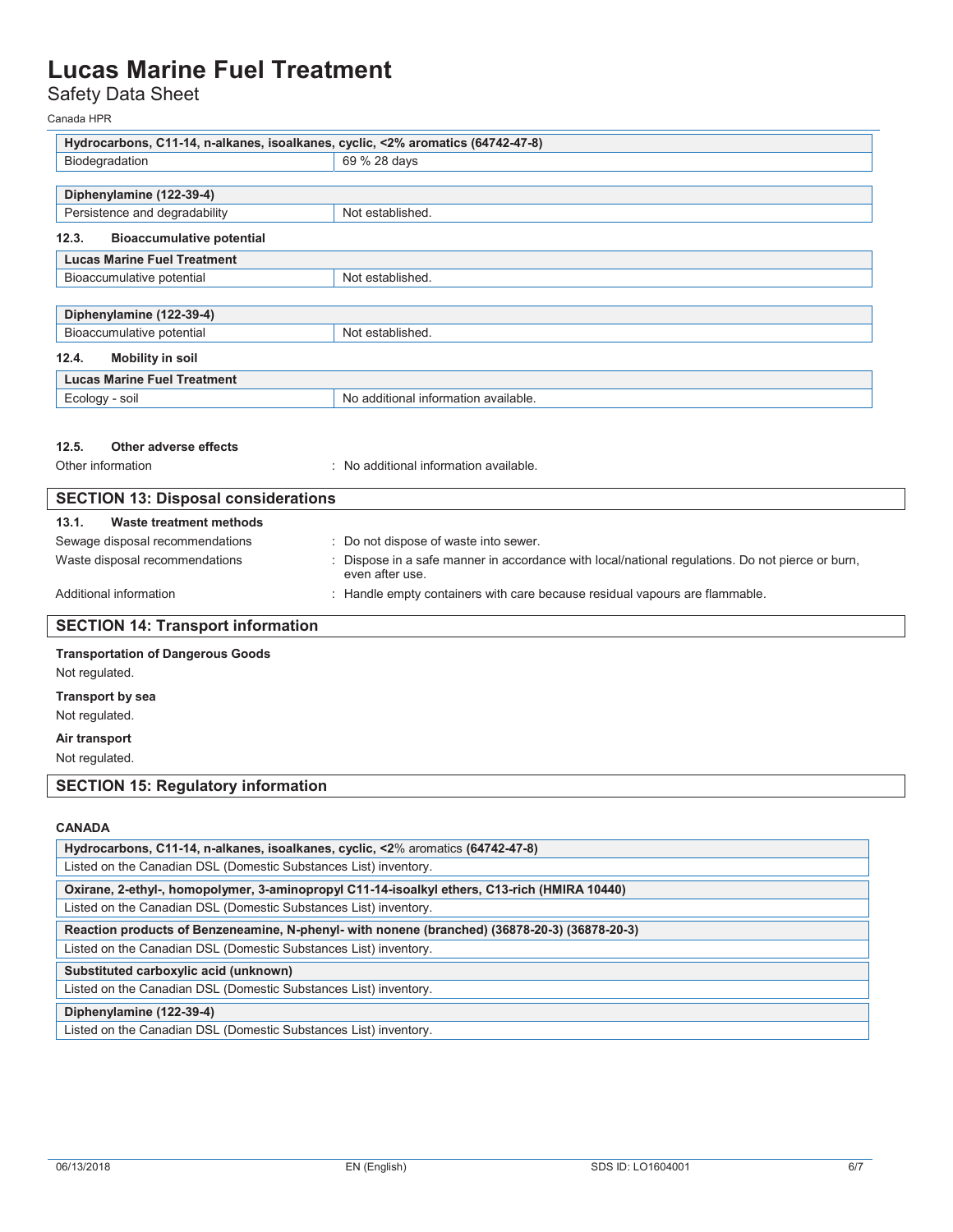Safety Data Sheet

Canada HPR

**SECTION 16: Other information**  Data sources **in the source of the Component Supplier SDSs. European Chemicals Agency (ECHA) C&L Inventory database.** Accessed at http://echa.europa.eu/web/guest/information-on-chemicals/cl-inventory-database. European Chemicals Agency (ECHA) Registered Substances list. European Standards: Personal Protective Equipment; accessed at: http://ec.europa.eu/enterprise/policies/europeanstandards/harmonised-standards/personal-protective-equipment/index\_en.htm. Internal Company test data. Krister Forsberg and S.Z. Mansdorf, "Quick Selection Guide to Chemical Protective Clothing", Fifth Edition. Other information in the set of the set of the set of the set of the set of the set of the set of the set of the set of the set of the set of the set of the set of the set of the set of the set of the set of the set of the Full text of H-statements: Acute Tox. 3 (Dermal) Acute toxicity (dermal), Category 3<br>
Acute Tox. 3 (Inhalation) Acute toxicity (inhal.), Category 3 Acute toxicity (inhal.), Category 3 Acute Tox. 3 (Oral) Acute toxicity (oral), Category 3 Acute Tox. 4 (Oral) Acute toxicity (oral), Category 4 Aquatic Acute 1 **Hazardous to the aquatic environment — Acute Hazard, Category 1** Aquatic Chronic 1 **Hazardous to the aquatic environment — Chronic Hazard, Category 1** Aquatic Chronic 2 Hazardous to the aquatic environment — Chronic Hazard, Category 2 Aquatic Chronic 3 **Hazardous to the aquatic environment — Chronic Hazard, Category 3** Aquatic Chronic 4 Hazardous to the aquatic environment — Chronic Hazard, Category 4 Asp. Tox. 1 Aspiration hazard, Category 1 Eye Dam. 1 Serious eye damage/eye irritation, Category 1 Eye Irrit. 2A Serious eye damage/eye irritation, Category 2A Flam. Liq. 4 Flammable liquids, Category 4 STOT RE 2 Specific target organ toxicity — Repeated exposure, Category 2 H227 Combustible liquid H301 H301 Toxic if swallowed.

### Abbreviations and acronyms:

| ATE: Acute Toxicity Estimate                                                                |
|---------------------------------------------------------------------------------------------|
| CAS (Chemical Abstracts Service) number                                                     |
| CLP: Classification, Labelling, Packaging.                                                  |
| EC50: Environmental Concentration associated with a response by 50% of the test population. |
| GHS: Globally Harmonized System (of Classification and Labeling of Chemicals).              |
| LD50: Lethal Dose for 50% of the test population                                            |
| STEL: Short Term Exposure Limits                                                            |
| WEL: Workplace Exposure Limit                                                               |

**SDS Prepared by:** The Redstone Group, LLC 6077 Frantz Rd Suite 206 Dublin, Ohio USA 43016 614.923.7472 www.redstonegrp.com

H302 Harmful if swallowed.

H331 **H331** Toxic if inhaled.

H311 **H311** Toxic in contact with skin. H318 **Causes serious eye damage.** H319 **Causes serious eye irritation.** 

H400 **Very toxic to aquatic life.** 

H304 May be fatal if swallowed and enters airways

H410 Very toxic to aquatic life with long lasting effects. H411 **H411** Toxic to aquatic life with long lasting effects. H412 Harmful to aquatic life with long lasting effects. H413 **May cause long lasting harmful effects to aquatic life.** 

H373 May cause damage to organs through prolonged or repeated exposure.

*This information is based on our current knowledge and is intended to describe the product for the purposes of health, safety and environmental requirements only. It should not therefore be construed as guaranteeing any specific property of the product*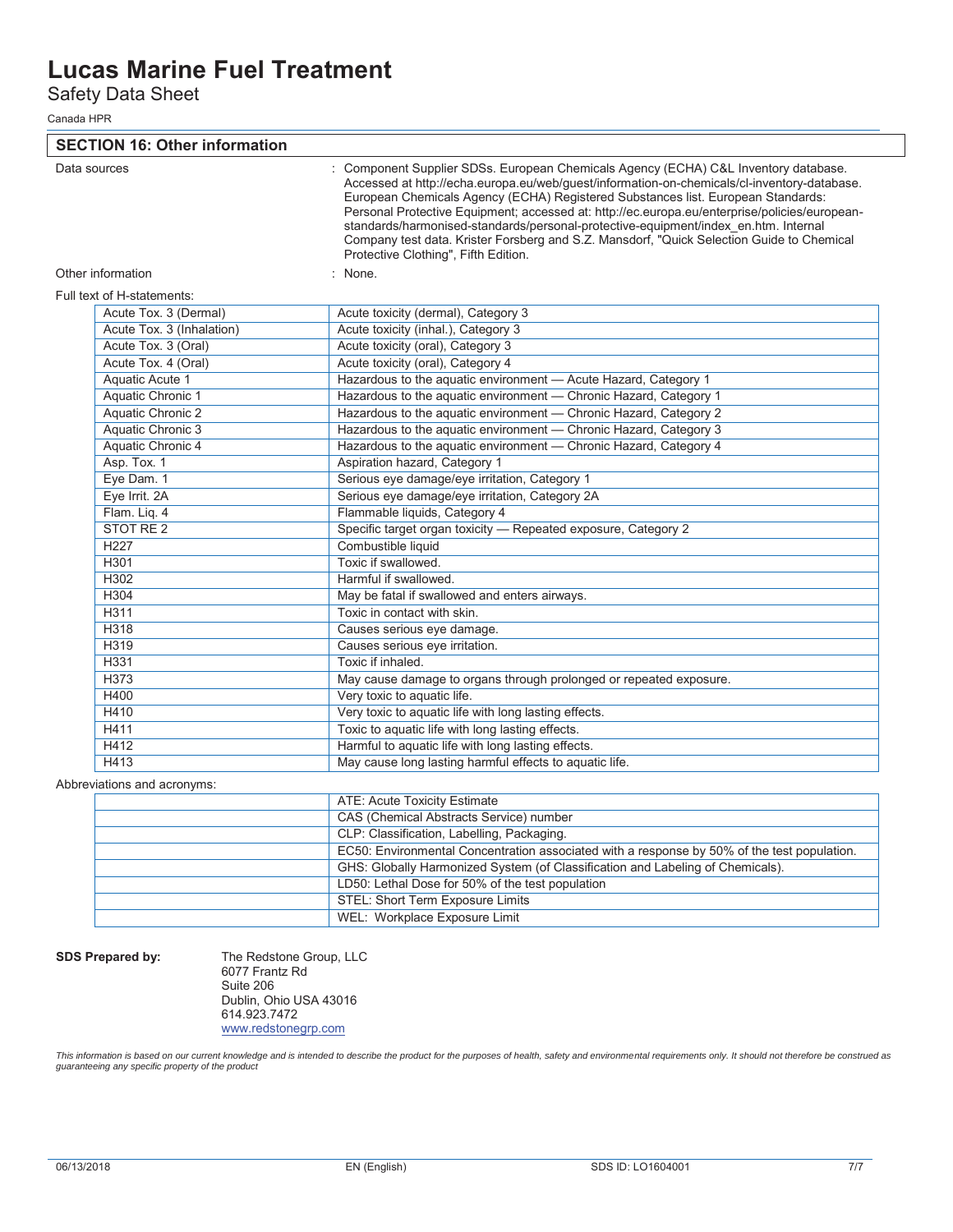

**RUBRIQUE 1: Identification** 

# **Lucas Marine Fuel Treatment**

Fiche de données de sécurité Canada HPR

Date d'émission: 06/13/2018 Version: 1.0

| <b>RUBRIQUE 1: Identification</b>                                                                                                                                               |                                                                                                                                                                                                                                                                                                                                                                                                                                                                                                                                                                                                                                                                                                                                                                                                                                                                                              |
|---------------------------------------------------------------------------------------------------------------------------------------------------------------------------------|----------------------------------------------------------------------------------------------------------------------------------------------------------------------------------------------------------------------------------------------------------------------------------------------------------------------------------------------------------------------------------------------------------------------------------------------------------------------------------------------------------------------------------------------------------------------------------------------------------------------------------------------------------------------------------------------------------------------------------------------------------------------------------------------------------------------------------------------------------------------------------------------|
| 1.1.<br><b>Identification</b>                                                                                                                                                   |                                                                                                                                                                                                                                                                                                                                                                                                                                                                                                                                                                                                                                                                                                                                                                                                                                                                                              |
| Forme du produit                                                                                                                                                                | : Mélange                                                                                                                                                                                                                                                                                                                                                                                                                                                                                                                                                                                                                                                                                                                                                                                                                                                                                    |
| Nom du produit                                                                                                                                                                  | : Lucas Marine Fuel Treatment                                                                                                                                                                                                                                                                                                                                                                                                                                                                                                                                                                                                                                                                                                                                                                                                                                                                |
| Autres moyens d'identification                                                                                                                                                  | : Part number: 10151, 10177, 10981                                                                                                                                                                                                                                                                                                                                                                                                                                                                                                                                                                                                                                                                                                                                                                                                                                                           |
| 1.2.                                                                                                                                                                            | Utilisations identifiées pertinentes de la substance ou du mélange et utilisations déconseillées                                                                                                                                                                                                                                                                                                                                                                                                                                                                                                                                                                                                                                                                                                                                                                                             |
| Utilisation recommandée                                                                                                                                                         | : Lubrifiant, Detergents                                                                                                                                                                                                                                                                                                                                                                                                                                                                                                                                                                                                                                                                                                                                                                                                                                                                     |
| Restrictions d'emploi                                                                                                                                                           | : Pas d'informations complémentaires disponibles                                                                                                                                                                                                                                                                                                                                                                                                                                                                                                                                                                                                                                                                                                                                                                                                                                             |
| 1.3.                                                                                                                                                                            | Renseignements concernant le fournisseur de la fiche de données de sécurité                                                                                                                                                                                                                                                                                                                                                                                                                                                                                                                                                                                                                                                                                                                                                                                                                  |
| Lucas Oil Products, Inc.<br>302 North Sheridan Street<br>Corona, California 92880-2067 - USA<br>T (951) 270-0154 - F (951) 270-1902<br>GHewgill@lucasoil.com - www.LucasOil.com |                                                                                                                                                                                                                                                                                                                                                                                                                                                                                                                                                                                                                                                                                                                                                                                                                                                                                              |
| 1.4.<br>Numéro d'appel d'urgence                                                                                                                                                |                                                                                                                                                                                                                                                                                                                                                                                                                                                                                                                                                                                                                                                                                                                                                                                                                                                                                              |
| Numéro d'urgence                                                                                                                                                                | : ChemTel (CN: MIS6309637)<br>1-800-255-3924 (USA, Canada, Puerto Rico, US V.I.)<br>+1-813-248-0585 (International)                                                                                                                                                                                                                                                                                                                                                                                                                                                                                                                                                                                                                                                                                                                                                                          |
| <b>RUBRIQUE 2: Identification des dangers</b>                                                                                                                                   |                                                                                                                                                                                                                                                                                                                                                                                                                                                                                                                                                                                                                                                                                                                                                                                                                                                                                              |
| 2.1.<br>Classification de la substance ou du mélange                                                                                                                            |                                                                                                                                                                                                                                                                                                                                                                                                                                                                                                                                                                                                                                                                                                                                                                                                                                                                                              |
| <b>Classification GHS</b>                                                                                                                                                       |                                                                                                                                                                                                                                                                                                                                                                                                                                                                                                                                                                                                                                                                                                                                                                                                                                                                                              |
| Flam. Lig. 4<br>H <sub>22</sub> 7<br>Eye Dam. 1<br>H318                                                                                                                         |                                                                                                                                                                                                                                                                                                                                                                                                                                                                                                                                                                                                                                                                                                                                                                                                                                                                                              |
| Texte complet des classes de danger et des phrases H : voir rubrique 16                                                                                                         |                                                                                                                                                                                                                                                                                                                                                                                                                                                                                                                                                                                                                                                                                                                                                                                                                                                                                              |
|                                                                                                                                                                                 |                                                                                                                                                                                                                                                                                                                                                                                                                                                                                                                                                                                                                                                                                                                                                                                                                                                                                              |
| 2.2.<br>Éléments d'étiquetage                                                                                                                                                   |                                                                                                                                                                                                                                                                                                                                                                                                                                                                                                                                                                                                                                                                                                                                                                                                                                                                                              |
| <b>Étiquettage GHS</b>                                                                                                                                                          |                                                                                                                                                                                                                                                                                                                                                                                                                                                                                                                                                                                                                                                                                                                                                                                                                                                                                              |
| Pictogrammes de danger (GHS)                                                                                                                                                    | GHS05                                                                                                                                                                                                                                                                                                                                                                                                                                                                                                                                                                                                                                                                                                                                                                                                                                                                                        |
| Mention d'avertissement (GHS)                                                                                                                                                   | Danger                                                                                                                                                                                                                                                                                                                                                                                                                                                                                                                                                                                                                                                                                                                                                                                                                                                                                       |
| Mentions de danger (GHS)                                                                                                                                                        | : H227 - Liquide combustible<br>H318 - Provoque des lésions oculaires graves.                                                                                                                                                                                                                                                                                                                                                                                                                                                                                                                                                                                                                                                                                                                                                                                                                |
| Conseils de prudence (GHS)                                                                                                                                                      | : P210 - Tenir à l'écart de la chaleur, des surfaces chaudes, des étincelles, des flammes nues et<br>de toute autre source d'inflammation. Ne pas fumer.<br>P280 - Porter un équipement de protection des yeux, des gants de protection, des vêtements<br>de protection.<br>P305+P351+P338 - EN CAS DE CONTACT AVEC LES YEUX: Rincer avec précaution à l'eau<br>pendant plusieurs minutes. Enlever les lentilles de contact si la victime en porte et si elles<br>peuvent être facilement enlevées. Continuer à rincer.<br>P310 - Appeler immédiatement un médecin<br>P370+P378 - En cas d'incendie: Utiliser du dioxyde de carbone (CO2), Produit chimique sec,<br>de la mousse pour l'extinction.<br>P403+P235 - Stocker dans un endroit bien ventilé. Tenir au frais.<br>P501 - Éliminer le contenu / récipient conformément à la réglementation locale et nationale<br>Point de collecte |
| 2.3.<br><b>Autres dangers</b>                                                                                                                                                   |                                                                                                                                                                                                                                                                                                                                                                                                                                                                                                                                                                                                                                                                                                                                                                                                                                                                                              |

Pas d'informations complémentaires disponibles

#### **2.4. Toxicité aiguë inconnue (GHS)**

16,49 % du mélange consiste(nt) en composants de toxicité inconnue (Oral) 16,49 % du mélange consiste(nt) en composants de toxicité inconnue (Cutané)

16,49 % du mélange consiste(nt) en composants de toxicité inconnue (Inhalation (Poussières/brouillards))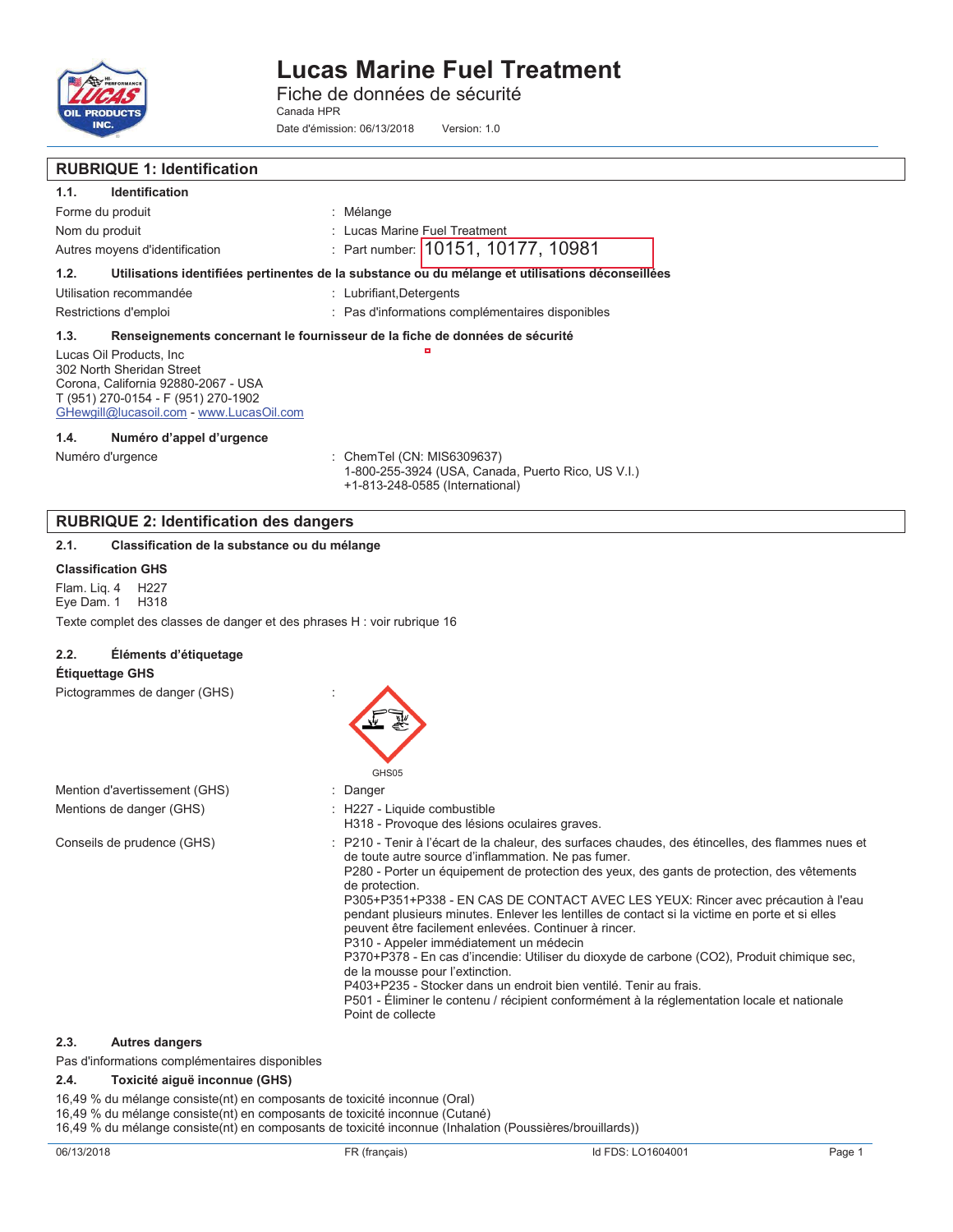Fiche de données de sécurité

Canada HPR

### **RUBRIQUE 3: Composition/informations sur les composants**

### **3.1. Substances**

#### Non applicable

### **3.2. Mélanges**

| <b>Nom</b>                                                                         | Identificateur de produit | $\%$          | <b>Classification GHS</b>                                                                                                                                          |
|------------------------------------------------------------------------------------|---------------------------|---------------|--------------------------------------------------------------------------------------------------------------------------------------------------------------------|
| Hydrocarbons, C11-14, n-alkanes, isoalkanes, cyclic, <2%<br>aromatics              | (N° CAS) 64742-47-8       | $2 - 15$      | Flam. Liq. 4, H227<br>Asp. Tox. 1, H304                                                                                                                            |
| Oxirane, 2-ethyl-, homopolymer, 3-aminopropyl C11-14-<br>isoalkyl ethers, C13-rich | (N° CAS) HMIRA 10440      | $2,5 - 15$    | Acute Tox. 4 (Oral), H302<br>Eye Dam. 1, H318<br>Aquatic Chronic 2, H411                                                                                           |
| Reaction products of Benzeneamine, N-phenyl- with nonene<br>(branched)             | (N° CAS) 36878-20-3       | $0.5 - 3$     | Aquatic Chronic 4, H413                                                                                                                                            |
| Substituted carboxylic acid                                                        | (N° CAS) unknown          | $0.1 - 1.5$   | Eye Irrit. 2A, H319<br>Aquatic Chronic 3, H412                                                                                                                     |
| Diphenylamine                                                                      | (N° CAS) 122-39-4         | $0,025 - 0,3$ | Acute Tox. 3 (Oral), H301<br>Acute Tox. 3 (Dermal), H311<br>Acute Tox. 3 (Inhalation), H331<br>STOT RE 2, H373<br>Aquatic Acute 1, H400<br>Aquatic Chronic 1, H410 |

**\*Nom chimique, numéro CAS et/ou la concentration exacte ont été tenus au secret commercial** 

Texte complet des classes de danger et des phrases H : voir rubrique 16

|      | <b>RUBRIQUE 4: Premiers secours</b>               |                                                                                                                                                                                                                                                    |
|------|---------------------------------------------------|----------------------------------------------------------------------------------------------------------------------------------------------------------------------------------------------------------------------------------------------------|
| 4.1. | <b>Description des premiers secours</b>           |                                                                                                                                                                                                                                                    |
|      | Premiers soins général                            | : Ne jamais administrer quelque chose par la bouche à une personne inconsciente. En cas de<br>consultation d'un médecin, garder à disposition le récipient ou l'étiquette.                                                                         |
|      | Premiers soins après inhalation                   | : Transporter la personne à l'extérieur et la maintenir dans une position où elle peut<br>confortablement respirer. Consulter un médecin en cas de malaise.                                                                                        |
|      | Premiers soins après contact avec la peau         | : Laver abondamment à l'eau/ Laver les vêtements contaminés avant réutilisation.                                                                                                                                                                   |
|      | Premiers soins après contact oculaire             | : Rincer avec précaution à l'eau pendant plusieurs minutes. Enlever les lentilles de contact si la<br>victime en porte et si elles peuvent être facilement enlevées. Continuer à rincer. Appeler<br>immédiatement un CENTRE ANTIPOISON/un médecin. |
|      | Premiers soins après ingestion                    | : NE PAS faire vomir. Consulter un médecin. Rincer la bouche.                                                                                                                                                                                      |
| 4.2. | Principaux symptômes et effets, aigus et différés |                                                                                                                                                                                                                                                    |
|      | Symptômes/effets après inhalation                 | : L'inhalation de vapeurs peut irriter les voies respiratoires.                                                                                                                                                                                    |
|      | Symptômes/effets après contact oculaire           | : Provoque des lésions oculaires graves.                                                                                                                                                                                                           |

**4.3. Indication des éventuels soins médicaux immédiats et traitements particuliers nécessaires**  Traitement symptomatique.

### **RUBRIQUE 5: Mesures de lutte contre l'incendie**

| 5.1.<br><b>Moyens d'extinction</b>                                   |                                                                                                                                                                                                                  |
|----------------------------------------------------------------------|------------------------------------------------------------------------------------------------------------------------------------------------------------------------------------------------------------------|
| Moyens d'extinction appropriés                                       | : Dioxyde de carbone. Produit chimique sec. Mousse.                                                                                                                                                              |
| Agents d'extinction non appropriés                                   | : Ne pas utiliser un fort courant d'eau.                                                                                                                                                                         |
| 5.2.<br>Dangers particuliers résultant de la substance ou du mélange |                                                                                                                                                                                                                  |
| Danger d'incendie                                                    | : Liquide combustible.                                                                                                                                                                                           |
| Danger d'explosion                                                   | : Peut former des mélanges vapeur-air inflammables/explosifs.                                                                                                                                                    |
| Réactivité                                                           | : Aucune réaction dangereuse connue.                                                                                                                                                                             |
| 5.3.<br><b>Conseils aux pompiers</b>                                 |                                                                                                                                                                                                                  |
| Instructions de lutte contre l'incendie                              | : Refroidir les structures et récipients adjacents au jet d'eau pour protéger et prévenir toute<br>ignition. Empêcher les effluents de la lutte contre le feu de pénétrer dans les égouts ou les<br>cours d'eau. |
| Protection en cas d'incendie                                         | : Porter un appareil respiratoire autonome. Porter des vêtements résistant au feu/aux<br>flammes/ignifuges.                                                                                                      |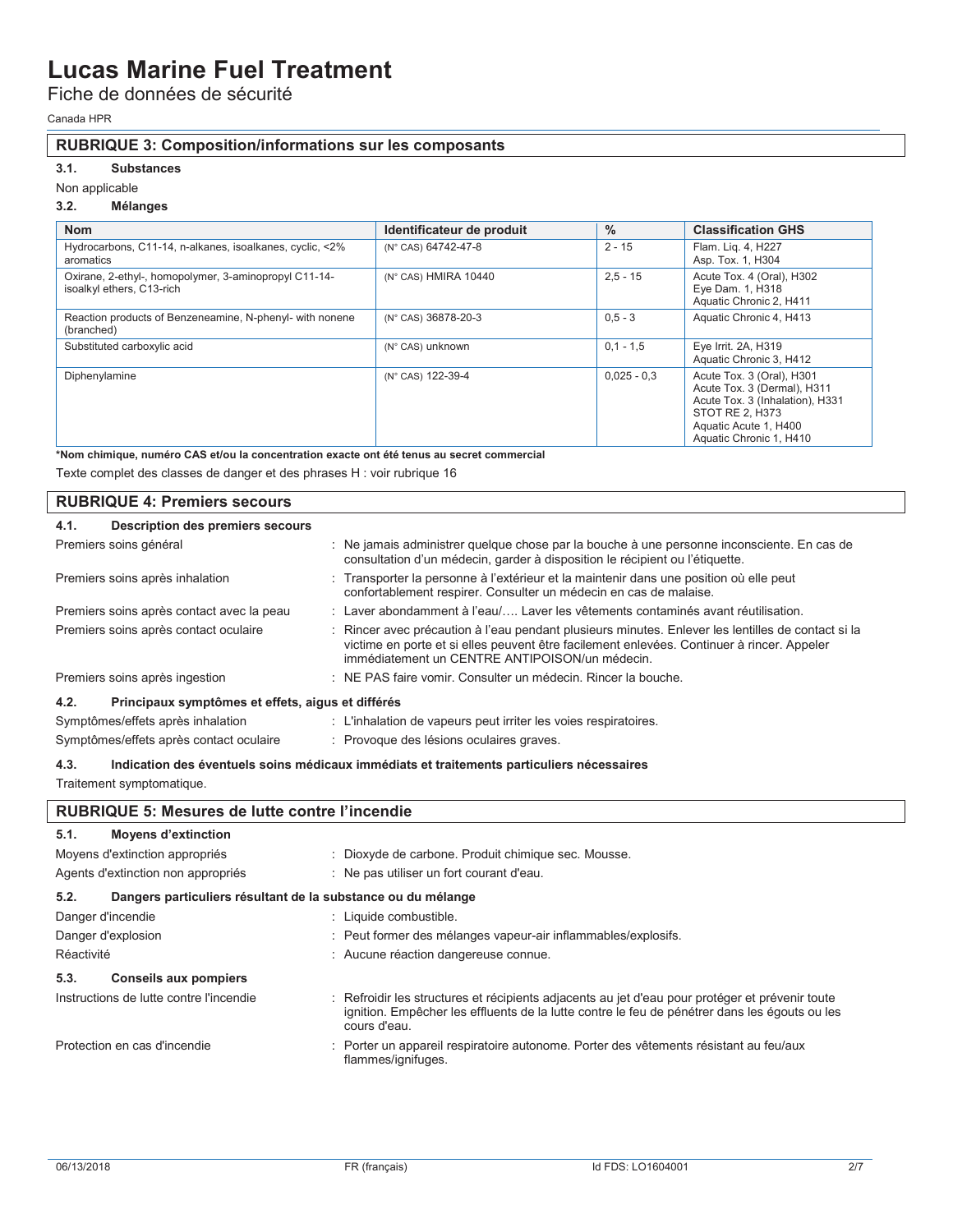Fiche de données de sécurité

Canada HPR

| RUBRIQUE 6: Mesures à prendre en cas de dispersion accidentelle |                                                                                         |                                                                                                                                                                                                                                                           |  |  |  |
|-----------------------------------------------------------------|-----------------------------------------------------------------------------------------|-----------------------------------------------------------------------------------------------------------------------------------------------------------------------------------------------------------------------------------------------------------|--|--|--|
| 6.1.                                                            | Précautions individuelles, équipement de protection et procédures d'urgence             |                                                                                                                                                                                                                                                           |  |  |  |
|                                                                 | Mesures générales                                                                       | : Ecarter toute source d'ignition. Prendre des précautions spéciales pour éviter des charges<br>d'électricité statique. Pas de flammes nues. Ne pas fumer. Éviter tout contact avec les yeux et<br>la peau et ne pas respirer les vapeurs et brouillards. |  |  |  |
| 6.1.1.                                                          | Pour les non-secouristes                                                                |                                                                                                                                                                                                                                                           |  |  |  |
|                                                                 | Equipement de protection                                                                | : Reportez-vous à la section 8.2.                                                                                                                                                                                                                         |  |  |  |
|                                                                 | Procédures d'urgence                                                                    | Eloigner le personnel superflu.                                                                                                                                                                                                                           |  |  |  |
| 6.1.2.                                                          | <b>Pour les secouristes</b>                                                             |                                                                                                                                                                                                                                                           |  |  |  |
|                                                                 | Equipement de protection                                                                | : Reportez-vous à la section 8.2.                                                                                                                                                                                                                         |  |  |  |
|                                                                 | Procédures d'urgence                                                                    | : Aérer la zone. Obturer la fuite si cela peut se faire sans danger.                                                                                                                                                                                      |  |  |  |
| 6.2.                                                            | Précautions pour la protection de l'environnement                                       |                                                                                                                                                                                                                                                           |  |  |  |
|                                                                 | Éviter le rejet dans l'environnement. Ne pas rejeter à l'égout ou dans l'environnement. |                                                                                                                                                                                                                                                           |  |  |  |
| 6.3.                                                            | Méthodes et matériel de confinement et de nettoyage                                     |                                                                                                                                                                                                                                                           |  |  |  |
|                                                                 | Pour la rétention                                                                       | : Contenir la matière déversée en l'endiguant ou à l'aide de matières absorbantes de façon à<br>empêcher l'écoulement dans les égouts ou les cours d'eau.                                                                                                 |  |  |  |
|                                                                 | Procédés de nettoyage                                                                   | : Absorber et / ou contenir le déversement avec une matière inerte et placer dans un récipient<br>approprié.                                                                                                                                              |  |  |  |
| 6.4.                                                            | Référence à d'autres rubriques                                                          |                                                                                                                                                                                                                                                           |  |  |  |
|                                                                 |                                                                                         | Section 13: informations sur l'élimination. Section 7: la manipulation. Section 8: équipement de protection individuelle.                                                                                                                                 |  |  |  |
|                                                                 | <b>RUBRIQUE 7: Manipulation et stockage</b>                                             |                                                                                                                                                                                                                                                           |  |  |  |
| 7.1.                                                            | Précautions à prendre pour une manipulation sans danger                                 |                                                                                                                                                                                                                                                           |  |  |  |
|                                                                 | Dangers supplémentaires lors du traitement                                              | : Manipuler les conteneurs vides avec précaution, les vapeurs résiduelles étant inflammables.<br>Tenir à l'écart Sources d'inflammation Ne pas fumer.                                                                                                     |  |  |  |
| sans danger                                                     | Précautions à prendre pour une manipulation                                             | : Pas de flammes nues. Ne pas fumer. Éviter tout contact avec les yeux et la peau et ne pas<br>respirer les vapeurs et brouillards.                                                                                                                       |  |  |  |
|                                                                 | Mesures d'hygiène                                                                       | Se laver les mains et toute autre zone exposée avec un savon doux et de l'eau, avant de<br>manger, de boire, de fumer, et avant de quitter le travail.                                                                                                    |  |  |  |
| 7.2.                                                            | Conditions d'un stockage sûr, y compris d'éventuelles incompatibilités                  |                                                                                                                                                                                                                                                           |  |  |  |
|                                                                 | Mesures techniques                                                                      | : Suivre des procédures de mise à la terre appropriées pour éviter l'électricité statique.                                                                                                                                                                |  |  |  |
|                                                                 | Conditions de stockage                                                                  | Conservez dans un endroit à l'abri du feu. Garder les conteneurs fermés hors de leur                                                                                                                                                                      |  |  |  |

| Conditions de stockage              | : Conservez dans un endroit à l'abri du feu. Garder les conteneurs fermés hors de leur<br>utilisation. |
|-------------------------------------|--------------------------------------------------------------------------------------------------------|
| Produits incompatibles              | : Acides forts. Bases fortes. Oxydants forts.                                                          |
| Matières incompatibles              | : Sources de chaleur.                                                                                  |
| Chaleur et sources d'ignition       | : Tenir à l'écart de la chaleur, des étincelles et des flammes.                                        |
| Interdictions de stockage en commun | : Matières incompatibles.                                                                              |
| Lieu de stockage                    | : Conserver dans un endroit sec, frais et bien ventilé.                                                |

### **RUBRIQUE 8: Contrôles de l'exposition/protection individuelle**

### **8.1. Paramètres de contrôle**

|                                       | Hydrocarbons, C11-14, n-alkanes, isoalkanes, cyclic, <2% aromatics (64742-47-8)              |                   |     |
|---------------------------------------|----------------------------------------------------------------------------------------------|-------------------|-----|
| Non applicable                        |                                                                                              |                   |     |
|                                       | Oxirane, 2-ethyl-, homopolymer, 3-aminopropyl C11-14-isoalkyl ethers, C13-rich (HMIRA 10440) |                   |     |
| Non applicable                        |                                                                                              |                   |     |
|                                       | Reaction products of Benzeneamine, N-phenyl- with nonene (branched) (36878-20-3)             |                   |     |
| Non applicable                        |                                                                                              |                   |     |
| Substituted carboxylic acid (unknown) |                                                                                              |                   |     |
| Non applicable                        |                                                                                              |                   |     |
| Diphenylamine (122-39-4)              |                                                                                              |                   |     |
| <b>ACGIH</b>                          | ACGIH TWA (mg/m <sup>3</sup> )                                                               | 10 mg/ $m3$       |     |
| 06/13/2018                            | FR (français)                                                                                | Id FDS: LO1604001 | 3/7 |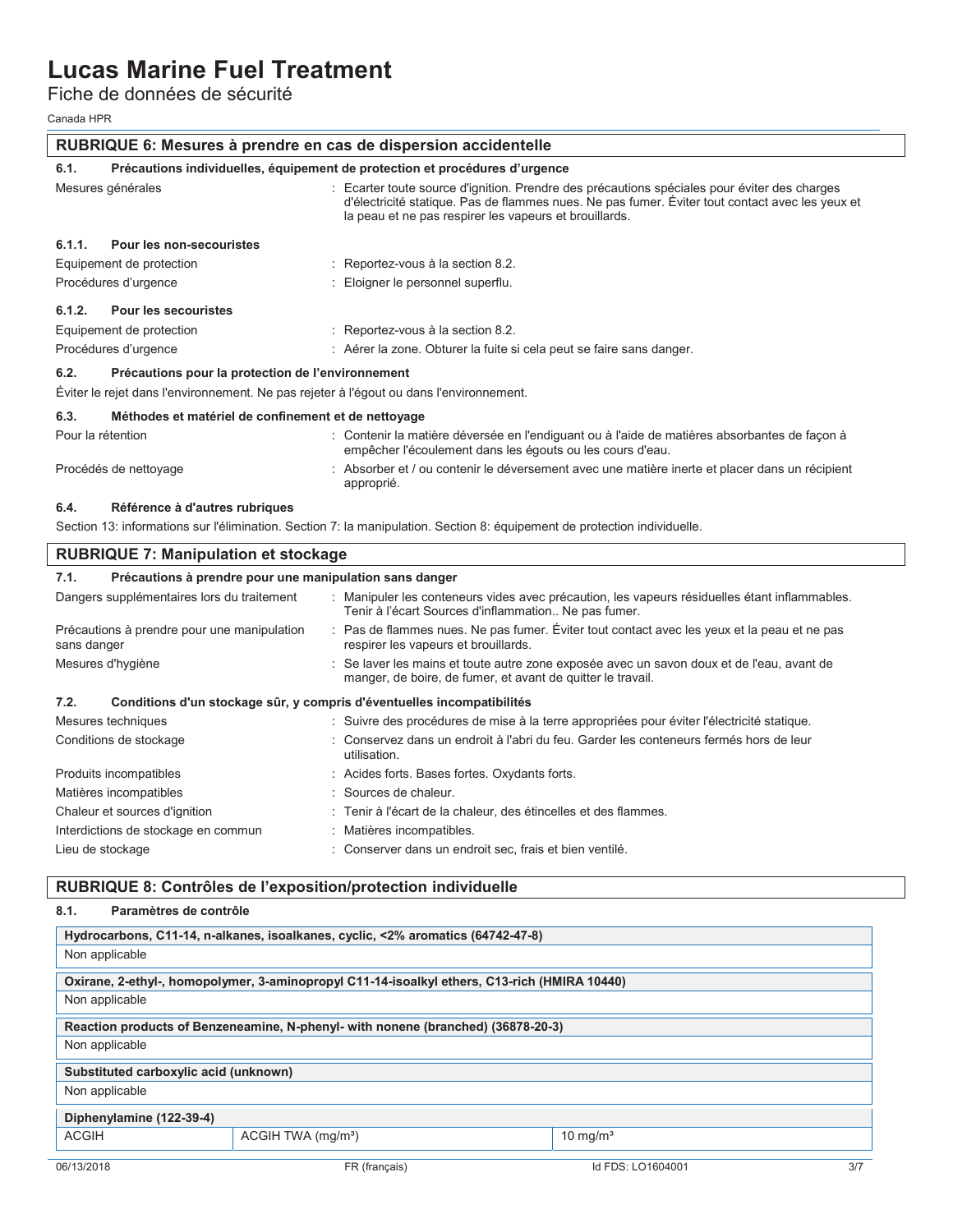Fiche de données de sécurité

Canada HPR

| Diphenylamine (122-39-4) |                                        |                                     |  |  |  |
|--------------------------|----------------------------------------|-------------------------------------|--|--|--|
| <b>ACGIH</b>             | Remarque (ACGIH)                       | Liver & kidney dam; hematologic eff |  |  |  |
| <b>NIOSH</b>             | NIOSH REL $(TWA)$ (mg/m <sup>3</sup> ) | 10 mg/m <sup>3</sup>                |  |  |  |
| Canada (Québec)          | $VEMP$ (mg/m <sup>3</sup> )            | 10 mg/m <sup>3</sup>                |  |  |  |

### **8.2. Contrôles de l'exposition**

| Contrôles techniques appropriés             | Éviter les éclaboussures. Des rince-oeil de secours doivent être installés au voisinage de tout<br>endroit où il y a risque d'exposition. Des douches de secours doivent être installés au voisinage<br>de tout endroit où il y a risque d'exposition. Assurer une bonne ventilation du poste de travail. |
|---------------------------------------------|-----------------------------------------------------------------------------------------------------------------------------------------------------------------------------------------------------------------------------------------------------------------------------------------------------------|
| Equipement de protection individuelle       | : Eviter toute exposition inutile.                                                                                                                                                                                                                                                                        |
| Protection des mains                        | : Porter des gants appropriés, gants en caoutchouc nitrile.                                                                                                                                                                                                                                               |
| Protection oculaire                         | : Lunettes anti-éclaboussures ou des lunettes de sécurité. Ecran facial.                                                                                                                                                                                                                                  |
| Protection de la peau et du corps           | : Porter un vêtement de protection approprié, vêtements de protection à manches longues.                                                                                                                                                                                                                  |
| Protection des voies respiratoires          | : Lorsque la ventilation du local est insuffisante, porter un équipement de protection respiratoire.<br>Utilisez un appareil respiratoire approuvé muni de cartouches huile / brouillard.                                                                                                                 |
| Contrôle de l'exposition de l'environnement | : Empêcher toute fuite ou déversement.                                                                                                                                                                                                                                                                    |
| Contrôle de l'exposition du consommateur    | : Tenir hors de portée des enfants.                                                                                                                                                                                                                                                                       |
| Autres informations                         | : Ne pas manger, boire ou fumer en manipulant ce produit.                                                                                                                                                                                                                                                 |

### **RUBRIQUE 9: Propriétés physiques et chimiques**

| 9.1.               | Informations sur les propriétés physiques et chimiques essentielles |                            |
|--------------------|---------------------------------------------------------------------|----------------------------|
| Etat physique      |                                                                     | : Liquide                  |
| Couleur            |                                                                     | $:$ bleu clair             |
| Odeur              |                                                                     | : pétrole                  |
| Seuil olfactif     |                                                                     | : Aucune donnée disponible |
| рH                 |                                                                     | : Aucune donnée disponible |
| Point de fusion    |                                                                     | : Aucune donnée disponible |
|                    | Point de congélation                                                | : Aucune donnée disponible |
| Point d'ébullition |                                                                     | : Aucune donnée disponible |
| Point d'éclair     |                                                                     | : $>= 71.1 °C$             |
| butyle=1)          | Vitesse d'évaporation relative (acétate de                          | : Aucune donnée disponible |
|                    | Inflammabilité (solide, gaz)                                        | : Liquide combustible.     |
|                    | Pression de vapeur                                                  | : Aucune donnée disponible |
|                    | Densité relative de vapeur à 20 °C                                  | : Aucune donnée disponible |
| Densité relative   |                                                                     | : 0.857                    |
| Solubilité         |                                                                     | : Aucune donnée disponible |
| Log Pow            |                                                                     | : Aucune donnée disponible |
|                    | Température d'auto-inflammation                                     | : Aucune donnée disponible |
|                    | Température de décomposition                                        | : Aucune donnée disponible |
|                    | Viscosité, cinématique                                              | : 21 - 27 cSt @ 40 °C      |
|                    | Viscosité, dynamique                                                | : Aucune donnée disponible |
| Limites explosives |                                                                     | : Aucune donnée disponible |
|                    | Propriétés explosives                                               | : Aucune donnée disponible |
|                    | Propriétés comburantes                                              | : Aucune donnée disponible |
| 9.2.               | <b>Autres informations</b>                                          |                            |

Pas d'informations complémentaires disponibles

### **RUBRIQUE 10: Stabilité et réactivité**

#### **10.1. Réactivité**

Aucune réaction dangereuse connue.

#### **10.2. Stabilité chimique**

Liquide combustible. Peut former des mélanges vapeur-air inflammables/explosifs.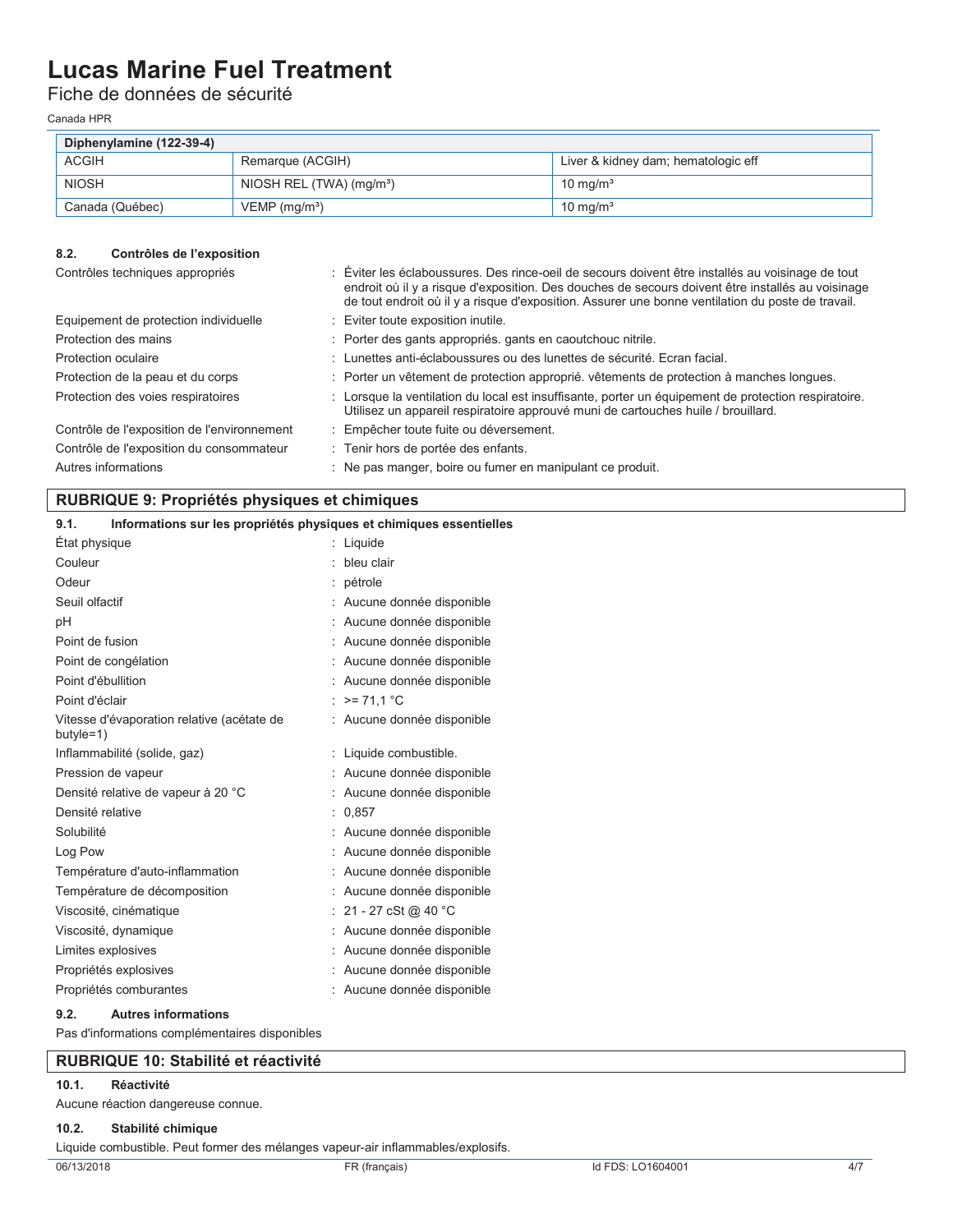### Fiche de données de sécurité

Canada HPR

### **10.3. Possibilité de réactions dangereuses**

Polymérisation dangereuse ne se produira pas.

#### **10.4. Conditions à éviter**

Flamme nue. Surchauffe. Rayons directs du soleil. Chaleur. Etincelles.

### **10.5. Matières incompatibles**

Acides forts. Bases fortes. Oxydants forts.

#### **10.6. Produits de décomposition dangereux**

Peut libérer des gaz inflammables. Oxydes de carbone (CO, CO2). Hydrocarbure.

| <b>RUBRIQUE 11: Informations toxicologiques</b>                                       |                                                                                              |  |
|---------------------------------------------------------------------------------------|----------------------------------------------------------------------------------------------|--|
| 11.1.<br>Informations sur les effets toxicologiques                                   |                                                                                              |  |
| Voies d'exposition probables                                                          | : Inhalation; Contact avec la peau et les yeux.                                              |  |
| Toxicité aiguë                                                                        | : Non classé                                                                                 |  |
| Hydrocarbons, C11-14, n-alkanes, isoalkanes, cyclic, <2% aromatics (64742-47-8)       |                                                                                              |  |
| DL50 orale rat                                                                        | > 15000 mg/kg                                                                                |  |
| DL50 cutanée lapin                                                                    | >= 3160 mg/kg                                                                                |  |
| Diphenylamine (122-39-4)                                                              |                                                                                              |  |
| ATE US (voie orale)                                                                   | 100 mg/kg de poids corporel                                                                  |  |
| ATE US (voie cutanée)                                                                 | 300 mg/kg de poids corporel                                                                  |  |
| ATE US (gaz)                                                                          | 700 ppmv/4h                                                                                  |  |
| ATE US (vapeurs)                                                                      | $3$ mg/l/4h                                                                                  |  |
| ATE US (poussières, brouillard)                                                       | 0,5 mg/l/4h                                                                                  |  |
| Corrosion cutanée/irritation cutanée                                                  | : Non classé                                                                                 |  |
| Lésions oculaires graves/irritation oculaire                                          | : Provoque des lésions oculaires graves.                                                     |  |
| Sensibilisation respiratoire ou cutanée                                               | : Non classé                                                                                 |  |
| Mutagénicité sur les cellules germinales                                              | : Non classé                                                                                 |  |
| Cancérogénicité                                                                       | : Non classé                                                                                 |  |
| Hydrocarbons, C11-14, n-alkanes, isoalkanes, cyclic, <2% aromatics (64742-47-8)       |                                                                                              |  |
| Groupe IARC                                                                           | Non repris dans classe de carcinogénicité                                                    |  |
|                                                                                       |                                                                                              |  |
| Toxicité pour la reproduction                                                         | : Non classé                                                                                 |  |
| Toxicité spécifique pour certains organes cibles<br>(exposition unique)               | : Non classé                                                                                 |  |
| Toxicité spécifique pour certains organes cibles : Non classé<br>(exposition répétée) |                                                                                              |  |
| Danger par aspiration                                                                 | : Non classé                                                                                 |  |
| Symptômes/effets après inhalation                                                     | : L'inhalation de vapeurs peut irriter les voies respiratoires.                              |  |
| Symptômes/effets après contact oculaire                                               | : Provoque des lésions oculaires graves.                                                     |  |
| <b>RUBRIQUE 12: Informations écologiques</b>                                          |                                                                                              |  |
| 12.1.<br><b>Toxicité</b>                                                              |                                                                                              |  |
| Ecologie - eau                                                                        | : Nocif pour les organismes aquatiques, entraîne des effets néfastes à long terme.           |  |
| Hydrocarbons, C11-14, n-alkanes, isoalkanes, cyclic, <2% aromatics (64742-47-8)       |                                                                                              |  |
| CL50 poisson 1                                                                        | $> 1000$ mg/l                                                                                |  |
| CE50 Daphnie 1                                                                        | > 1000 mg/l                                                                                  |  |
| NOEC chronique poisson                                                                | 0,173 mg/l Estimated. Based on growth.                                                       |  |
|                                                                                       | Oxirane, 2-ethyl-, homopolymer, 3-aminopropyl C11-14-isoalkyl ethers, C13-rich (HMIRA 10440) |  |

CL50 poisson 1 3,8 mg/l Fathead minnow 96 h CL50 poissons 2 3,3 mg/l Rainbow trout 96 h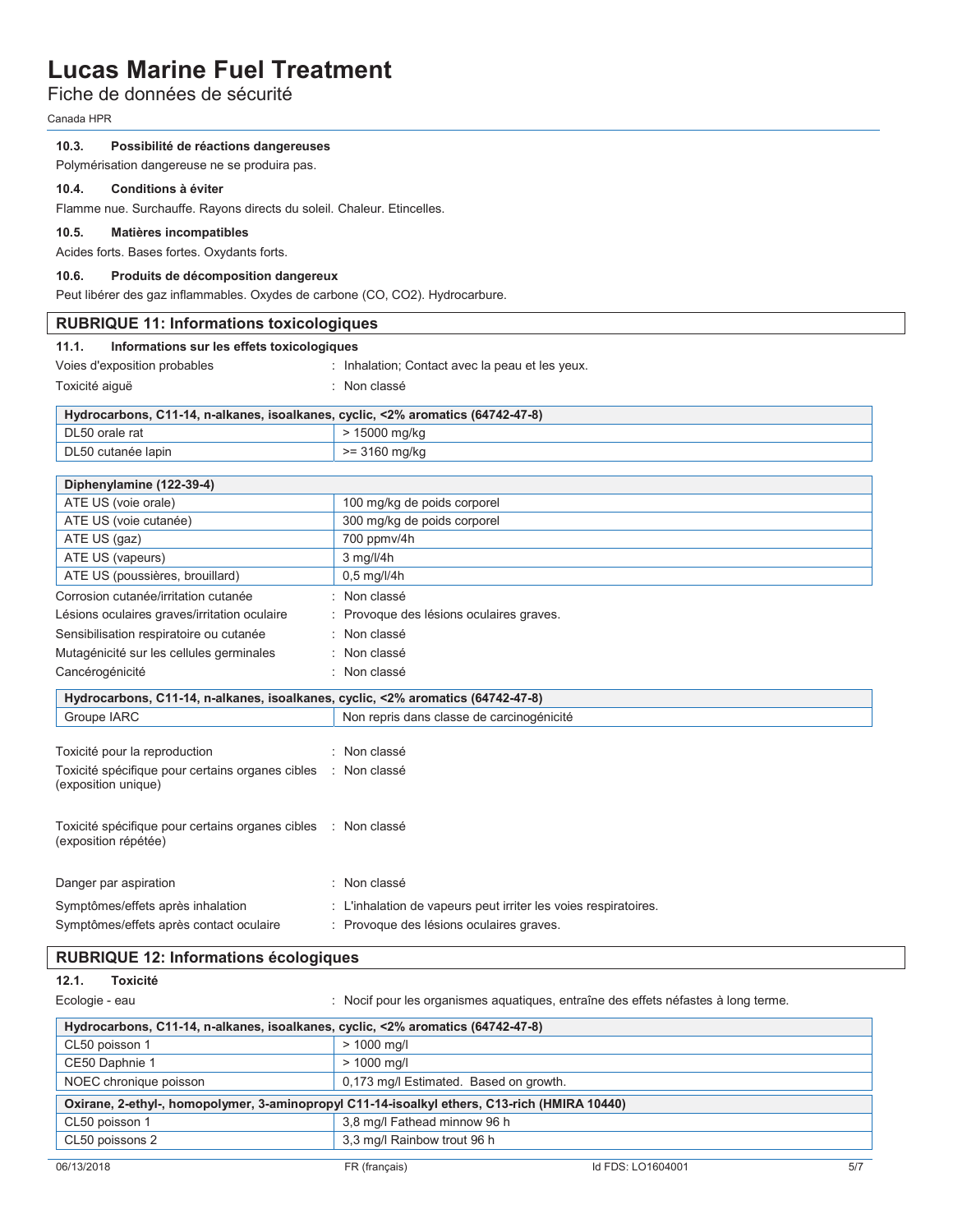Fiche de données de sécurité

Canada HPR

| Diphenylamine (122-39-4)                                                        |                                                                                                                                  |
|---------------------------------------------------------------------------------|----------------------------------------------------------------------------------------------------------------------------------|
| CL50 poisson 1                                                                  | 4,14 ppm                                                                                                                         |
| CE50 Daphnie 1                                                                  | 2,46 mg/l                                                                                                                        |
| CE50 autres organismes aquatiques 1                                             | 0,36 mg/l                                                                                                                        |
| 12.2.<br>Persistance et dégradabilité                                           |                                                                                                                                  |
| <b>Lucas Marine Fuel Treatment</b>                                              |                                                                                                                                  |
| Persistance et dégradabilité                                                    | Peut entraîner des effets néfastes à long terme pour l'environnement.                                                            |
| Hydrocarbons, C11-14, n-alkanes, isoalkanes, cyclic, <2% aromatics (64742-47-8) |                                                                                                                                  |
| Biodégradation                                                                  | 69 % 28 days                                                                                                                     |
|                                                                                 |                                                                                                                                  |
| Diphenylamine (122-39-4)                                                        |                                                                                                                                  |
| Persistance et dégradabilité                                                    | Non établi.                                                                                                                      |
| 12.3.<br>Potentiel de bioaccumulation                                           |                                                                                                                                  |
| <b>Lucas Marine Fuel Treatment</b>                                              |                                                                                                                                  |
| Potentiel de bioaccumulation                                                    | Non établi.                                                                                                                      |
|                                                                                 |                                                                                                                                  |
| Diphenylamine (122-39-4)                                                        |                                                                                                                                  |
| Potentiel de bioaccumulation                                                    | Non établi.                                                                                                                      |
| 12.4.<br>Mobilité dans le sol                                                   |                                                                                                                                  |
| <b>Lucas Marine Fuel Treatment</b>                                              |                                                                                                                                  |
| Ecologie - sol                                                                  | Pas d'informations complémentaires disponibles.                                                                                  |
| 12.5.<br>Autres effets néfastes                                                 |                                                                                                                                  |
| Autres informations                                                             | : Pas d'informations complémentaires disponibles.                                                                                |
|                                                                                 |                                                                                                                                  |
| RUBRIQUE 13: Considérations relatives à l'élimination                           |                                                                                                                                  |
| 13.1.<br>Méthodes de traitement des déchets                                     |                                                                                                                                  |
| Recommandations pour l'élimination des eaux<br>usées                            | Ne pas jeter les déchets à l'égout.                                                                                              |
| Recommandations pour l'élimination des<br>déchets                               | : Détruire conformément aux règlements de sécurité locaux/nationaux en vigueur. Ne pas<br>perforer, ni brûler, même après usage. |
| Indications complémentaires                                                     | : Manipuler les conteneurs vides avec précaution, les vapeurs résiduelles étant inflammables.                                    |
| <b>RUBRIQUE 14: Informations relatives au transport</b>                         |                                                                                                                                  |
| Transport des marchandises dangereuses (TMD)                                    |                                                                                                                                  |
| Non réglementé.                                                                 |                                                                                                                                  |
|                                                                                 |                                                                                                                                  |
| <b>Transport maritime</b>                                                       |                                                                                                                                  |

Non réglementé.

**Transport aérien** 

Non réglementé.

**RUBRIQUE 15: Informations relatives à la réglementation** 

### **CANADA**

| Hydrocarbons, C11-14, n-alkanes, isoalkanes, cyclic, <2% aromatics (64742-47-8)              |  |
|----------------------------------------------------------------------------------------------|--|
| Inscrit sur l'inventaire canadien de la LIS (liste intérieure des substances).               |  |
| Oxirane, 2-ethyl-, homopolymer, 3-aminopropyl C11-14-isoalkyl ethers, C13-rich (HMIRA 10440) |  |
| Inscrit sur l'inventaire canadien de la LIS (liste intérieure des substances).               |  |
| Reaction products of Benzeneamine, N-phenyl- with nonene (branched) (36878-20-3)             |  |
| Inscrit sur l'inventaire canadien de la LIS (liste intérieure des substances).               |  |
| Substituted carboxylic acid (unknown)                                                        |  |
| Inscrit sur l'inventaire canadien de la LIS (liste intérieure des substances).               |  |